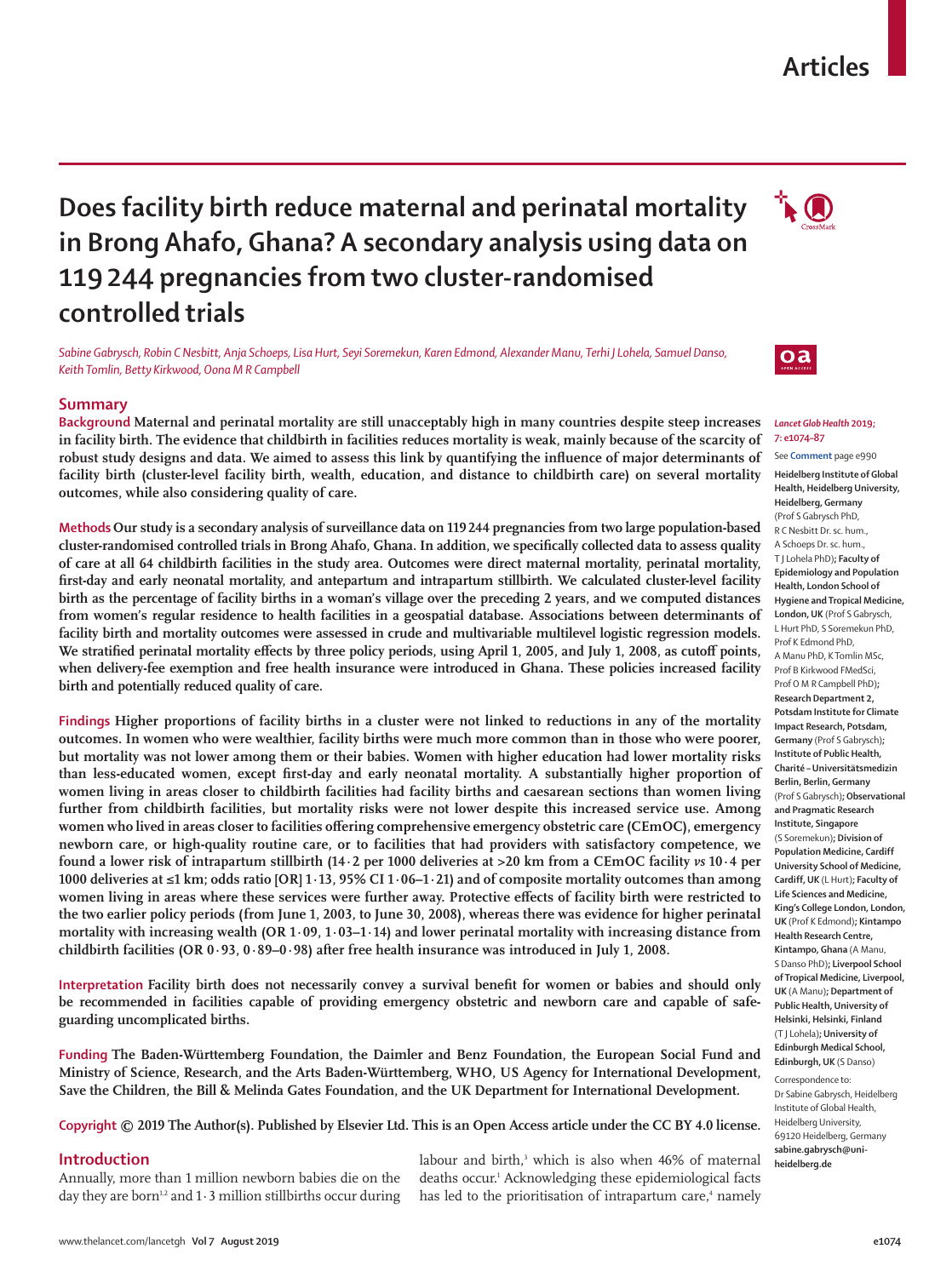## **Research in context**

#### **Evidence before this study**

We searched PubMed on Aug 28, 2018, without any language restrictions for all articles in which the title or abstract contained the search terms "pregnancy-related death", "pregnancy-related mortality", "maternal mortality", "maternal death", "neonatal mortality", "neonatal death", "stillbirth", "perinatal death", or "perinatal mortality", and "skilled birth attendant", "skilled birth attendance", "health professionals", "institutional delivery", "institutional deliveries", "facility-based delivery", "facility-based deliveries", "obstetric care", "distance", or "facility delivery". Reference lists of the included studies were searched to identify other relevant studies. Most studies on the effect of facility birth on mortality focused on one mortality outcome (maternal, neonatal, or stillbirth) and used one of three approaches: individual women's place of delivery or type of attendant at birth; aggregated measures of facility birth at the country, district, or village level; and distance as a measure of access to health care.

The first approach was used frequently although it is highly problematic because facilities attract women with complications, and these women and their babies are more likely to die, leading to confounding by case mix. Studies using aggregate measures, mostly ecological studies, show that greater use of facility birth at country level is linked to lower mortality; however, health systems and income levels and other determinants linked to mortality outcomes also differ between countries, and might confound the association. There are few studies using aggregate measures at subnational level, and these studies have mixed findings. Evidence that shorter distance from a childbirth facility is linked to lower mortality is sparse, with widely differing results between studies and settings. Furthermore, under-reporting and misclassification of deaths in cross-sectional surveys is a concern, and most studies on the topic did not have sufficient information on the quality of care provided in facilities. Several reviews and meta-analyses have been done, but with contradictory and inconclusive results, no doubt in part because they included studies with inadequate methods.

## **Added value of this study**

To the best of our knowledge, this study is the first to examine the effect of facility birth on birth-related mortality comprehensively, using high-quality prospectively collected data from a large population-based cohort. We studied the

effects of cluster-level facility birth (percentage of facility births in a woman's village over the 2 calendar years preceding the index birth), household wealth, education, and distance to care on a comprehensive set of mortality outcomes, comprising direct maternal mortality, antepartum and intrapartum stillbirth, overall stillbirth, first-day and early neonatal mortality, and perinatal mortality, as well as on facility birth and caesarean section. We also studied the effect of distance to high-quality facilities on mortality, considering several quality dimensions. Furthermore, we assessed the effect of policy changes towards free childbirth care that increased facility birth and potentially led to overcrowding and a deterioration in quality of care.

We found that proximity to the closest facility offering childbirth care (of any quality) and household wealth substantially increased facility birth, but did not decrease mortality of women or babies. Living in a village where facility birth was more common was also not linked to lower mortality. Surprisingly, closer distance to a facility offering high-quality care at birth did not reduce neonatal or maternal mortality, but did reduce the risk of intrapartum stillbirth. We found that facility birth was associated with higher mortality in the most recent time period, suggesting that the policy shift might have compromised quality of care. We thus provide crucial evidence on the importance of quality of care at birth to achieve reductions in mortality.

## **Implications of all the available evidence**

In settings with low facility capability, giving birth in a facility does not confer any survival benefit for women or babies. This does not mean we should stop recommending birth with a skilled attendant, including in facilities. Rather, we should ensure that all health facilities fulfil their requirements and are actually capable of providing life-saving emergency obstetric and newborn care, and providing good care for uncomplicated, physiological births. Birth attendants also need competency-based training to ensure they are actually skilled. Policies to increase care-seeking should be accompanied by proper planning and financing to ensure that quality can be maintained or enhanced. The focus should shift from just increasing coverage of facility birth to improving quality of care and to developing appropriate metrics to track this progress.

birth with a skilled attendant and in a health facility.<sup>5</sup> However, empirical evidence for the benefits of facility birth is scant,<sup>6</sup> and has only started to emerge, with ambiguous findings. Effect estimates have been largely based on a single before–after study from Bangladesh<sup>7</sup> and on expert opinion.<sup>8-11</sup> Moreover, the extent to which facility birth can translate into mortality decline crucially depends on the quality of care provided. A substantial body of evidence is emerging that documents low provider skills and limited facility capability to provide good-quality routine and emergency care at birth.<sup>12</sup> This evidence might

explain the mismatch between high coverage of facility birth and persistently high mortality burdens in many settings.<sup>13</sup>

The important question on the extent to which facility birth decreases mortality in different contexts is methodologically challenging to answer. Individual-level studies on the link between facility birth and mortality are rarely interpretable because adverse selection leads to confounding by case mix. Women who have complications in pregnancy or during childbirth are more likely to seek care at health facilities, and they and their babies are also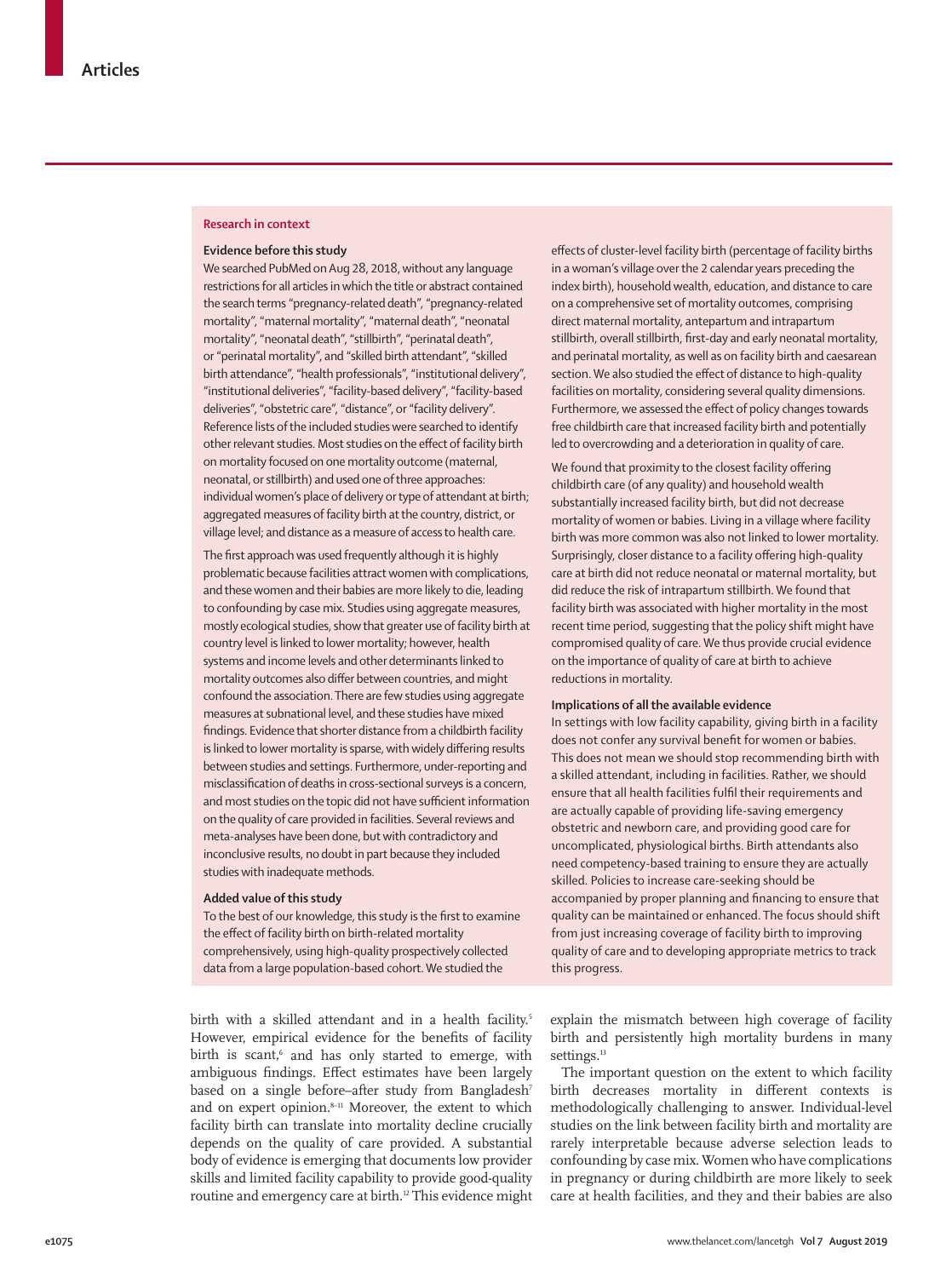more likely to die.6 In addition, it is difficult to measure and adjust for complications and their severity well enough and in the same way for home and facility births. Evidence of substantial declines in health facility mortality, used historically to argue for facility birth in high-income countries, is legitimately contested, because increases in institutional births brought more low-risk deliveries into facilities (ie, changed the case mix).<sup>14</sup>

Reviews of individual-level studies have led to inconclusive results.6,8,15,16 An analysis of place of birth and neonatal mortality in 192 Demographic and Health Surveys (DHS) from 67 low-income and middle-income countries found significantly lower mortality among facility births than home births in 16 countries, significantly higher mortality in ten countries, and an overall null effect (adjusted odds ratio [OR]  $1.00$ , 95% CI  $0.97-1.03$ ).<sup>17</sup>

In principle, the problem of individual-level studies can be avoided by: studying facility birth at an aggregate level; studying the mortality effects of a major determinant of facility birth, such as wealth, education, or distance; or studying policy changes that affect access to facility birth and potentially also quality of care. We can also study quality of care more explicitly, by refining analyses of the effect of distance on mortality by using distance to facilities that provide certain standards of obstetric or neonatal care.

Applying the first (aggregate-level) approach via ecological studies of countries usually shows that countries with higher percentages of health facility births have lower maternal and perinatal mortality than countries with lower percentages of facility births.<sup>6,18,19</sup> However, these results are difficult to accept confidently, given that countries differ in their health systems and income levels.<sup>6</sup> A better approach is to examine the association using subnational units, such as districts or settlements,<sup>6</sup> which has been done in a few studies.<sup>20-23</sup> An ideal aggregate approach would use facility birth in previous years on the aggregate level as a predictor for individual-level mortality outcomes, thus allowing adjustment for individual-level confounders while avoiding confounding by case mix.

The second approach is to study the association between a determinant known to increase use of facility birth, such as wealth, education, or distance to childbirth care, and mortality (at the population level, not among users of health facilities). There is strong and abundant evidence that higher household wealth and maternal education increase facility birth,<sup>24,25</sup> whereas the evidence that they reduce early neonatal mortality or stillbirth is inconsistent.26–29 An analysis of distance to services in 29 DHS datasets showed a significant increase in neonatal mortality with increased distance in the pooled sample, but suggested that neonatal mortality was lower at increased distance in nine countries, significantly so for Nigeria.30 These inconsistent results are exacerbated by concerns about differential under-reporting of deaths or misreporting of early neonatal deaths as stillbirths in some DHS.<sup>31</sup>

To date, few studies on facility birth and mortality have assessed the capability of childbirth facilities to provide good-quality obstetric and neonatal care,<sup>27,32</sup> either directly or indirectly by studying the effect of policy changes that affect quality of care.In Ghana, free childbirth care was implemented in 2005, followed by free health insurance for pregnant women in 2008.33 These policy shifts rapidly increased facility birth, and reduced socioeconomic inequalities in facility use.<sup>33</sup> Facility resources were not increased concomitantly, which overstretched health workers, and might well have compromised quality of care.34

This Article assesses the effect of facility birth on maternal and perinatal mortality in Ghana with prospectively collected population-level data from two large-scale trials and a detailed Health Facility Assessment of quality of care in seven districts, using a number of valid methodological approaches. Our specific objectives are to quantify the associations of cluster-level facility birth, household wealth, mother's education, distance to any childbirth care, and distance to high-quality childbirth care on maternal and perinatal mortality, and to study how these associations vary over time periods reflecting policy change in Ghana. If facility care at birth is effective (of good quality), then mortality should be lower among population subgroups that are more likely to use services than among those that are less likely to use services, except possibly for antepartum stillbirth, which is less affected by care at birth.

## **Methods**

## **Setting and outcome variables**

Our study is a secondary analysis of data from two cluster-randomised controlled trials, ObaapaVitA<sup>35</sup> and Newhints,<sup>36</sup> for which data were continuously collected between 2000 and 2009 in seven contiguous districts of the Brong Ahafo region in Ghana. ObaapaVitA35 tested the effect of low-dose vitamin A supplementation on mortality of women of reproductive age (enrolled at age 15–45 years) and of their babies, and collected data from Dec 11, 2000, enrolling women in a staggered way across districts, until Oct 31, 2008. Newhints<sup>36</sup> tested the effect of home visits by communitybased surveillance volunteers on neonatal mortality, and collected data from Nov 1, 2008, to Dec 31, 2009. Neither study showed a significant effect on mortality.35,36 The surveillance system established for the trials included home visits every 4 weeks to women of reproductive age to identify and register pregnancies, births, and deaths. Data were collected on place of delivery, caesarean section, pregnancy-related mortality, stillbirth, and neonatal mortality, as well as sociodemographic characteristics. Data collection is described in the key trial publications.<sup>35,36</sup>

We harmonised and jointly analysed data from the ObaapaVitA<sup>35</sup> and Newhints<sup>36</sup> trials. The unit of all analyses was the delivery episode (including deaths in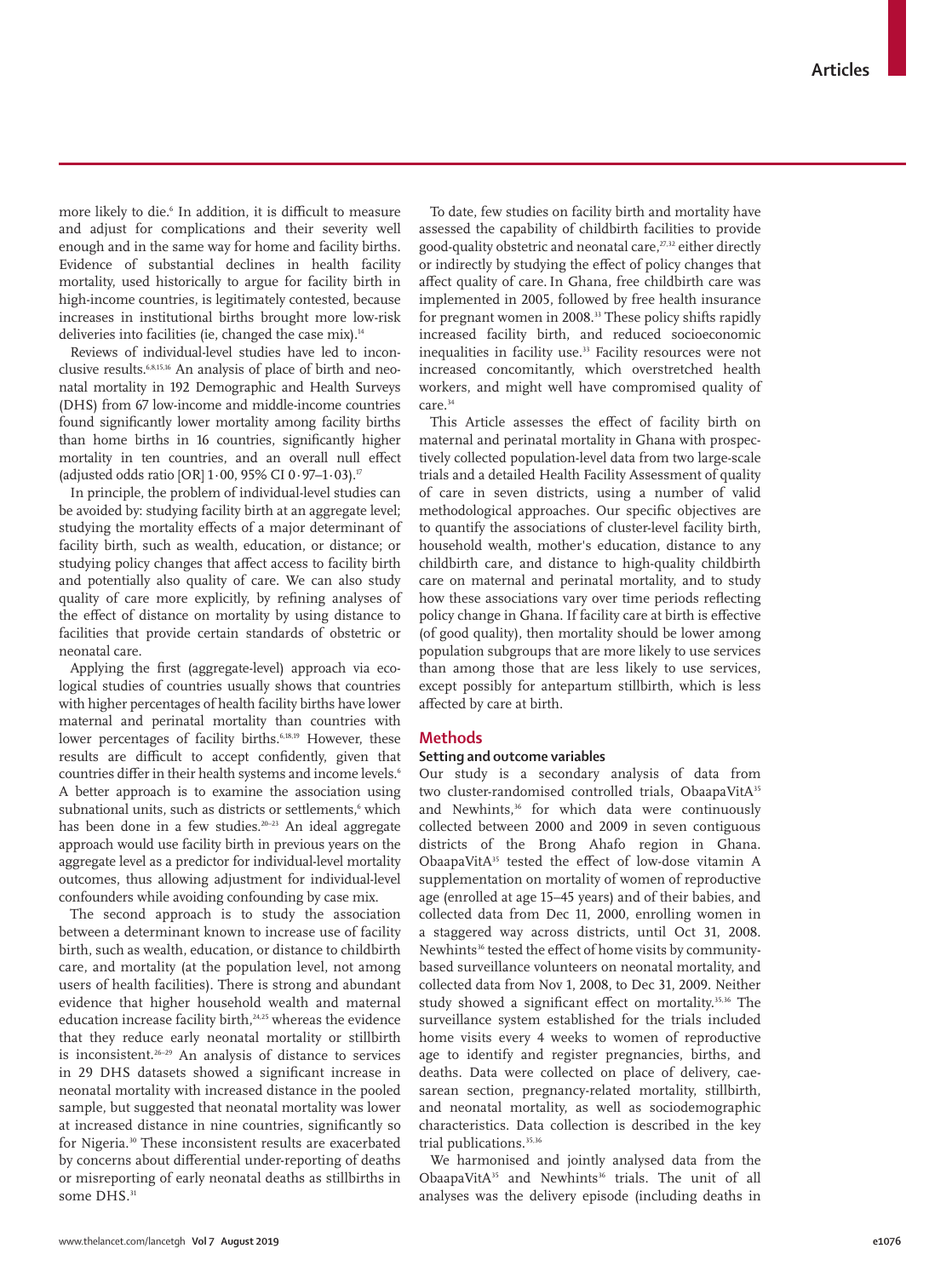women who had not delivered), which meant a woman could contribute several delivery episodes over time and that twin or triplet births were considered as one episode. A delivery episode was considered to result in stillbirth or early neonatal death if at least one baby fulfilled the criteria for this outcome, so in a few cases, a delivery episode was counted as having resulted in two different outcomes (eg, if twins died at different timepoints). Births in hospitals, health centres, clinics, or maternity homes were considered to be facility births.

The mortality outcomes we considered were: stillbirth (born dead after at least 6 months of gestation), separated into antepartum and intrapartum stillbirth (further details available in the study by Ha and colleagues);<sup>37</sup> early neonatal death (death of a liveborn infant within the first 7 days of delivery), with the subgroup first-day neonatal death (death of a liveborn infant within 24 h of delivery); perinatal death (stillbirth or early neonatal death); and direct maternal death (death from obstetric complications or interventions during pregnancy or within 42 days thereof). Livebirths with incomplete follow-up for the first 7 days were excluded from the analyses of early neonatal and perinatal mortality.

## **Determinants of facility birth**

Cluster-level facility birth was calculated as the percentage of facility births in a village or suburb. We used clusterlevel facility birth in the preceding 2 calendar years as a predictor for the index birth. Unlike using births in the same year, this strategy avoids confounding by complications at the cluster level. Some delivery episodes from a few very small villages were excluded from this analysis because they had no births recorded in the preceding 2 years, leading to missing values in clusterlevel facility birth. The same is true for births before 2003, when no childbirth records of the previous 2 calendar years were available.

To measure wealth, we calculated household asset quintiles using principal component analysis of household assets according to DHS methodology.<sup>38</sup> Mother's education was coded in four levels: none; primary school; middle school or junior secondary school; and technical, commercial, or senior secondary school, or post-middle college, or post-secondary or higher education.

We used global positioning system coordinates of health facilities and village centroids to calculate distances from the woman's regular place of residence to the closest health facility and to the closest high-quality health facility, considering several quality dimensions. Straightline distances to a comprehensive emergency obstetric care (CEmOC) facility ranged from less than 1 km to 84 km.<sup>39</sup> Women in three of the larger towns (Nkoranza, Techiman, and Kintampo) were assigned the centroid of the respective suburbs as their place of residence. Road network data were used to calculate road distance and travel-time measures for sensitivity analyses.<sup>39</sup>

#### **Quality of care at health facilities**

For the purpose of this analysis, we visited all 86 health facilities in the study area in 2010 to assess quality of obstetric and newborn care. Of the 64 facilities offering childbirth care, 24 were classified as capable of providing high-quality routine care, 12 as capable of providing emergency obstetric care (EmOC), of which eight were capable of providing CEmOC, and five were capable of providing emergency newborn care (EmNC).<sup>40</sup> Detailed information on methods and findings of this comprehensive health facility assessment have been published elsewhere.40,41 Briefly, we used information on key signal functions, availability of drugs, equipment, and trained health professionals to create quality scores of different dimensions of care, including routine childbirth care, CEmOC, and EmNC.

Furthermore, we used clinical vignettes to assess health professional competence, interviewing the most experienced provider, present at the day of visit, who manages childbirth and newborn infants at the facility. Two vignette cases tested ability to diagnose and manage conditions that threatened the lives of both mother and baby—pre-eclampsia and severe antepartum haemorrhage. On average, providers mentioned 11 of 20 necessary actions correctly, with the number of correct answers ranging from one to 15.<sup>41</sup>

The four quality-of-care variables used in this analysis were distance to the closest health facility offering CEmOC, distance to the closest facility offering EmNC, distance to the closest facility offering high-quality routine childbirth care, and distance to the closest facility with staff who achieved a vignette score of at least 12 of 20.

## **Policy change**

To assess the effect of Ghana's 2005 policy on free childbirth care and its 2008 policy on free national health insurance for pregnant women, we studied the association between facility birth and mortality during three time periods, defined in previous analyses.<sup>33</sup> The first period reflected the time before the policy change, starting June 1, 2003 (because variables that were needed to adjust for confounding were consistently collected from this date) and finishing March 31, 2005. The second period started on April 1, 2005, when the nationwide delivery fee exemption policy was introduced, and finished June 30, 2008. The third period started on July 1, 2008, when free national health insurance was introduced for pregnant women; this period ended with the end of Newhints surveillance on Dec 31, 2009.<sup>36</sup>

## **Statistical analysis**

Although data on stillbirth, early neonatal mortality, first-day neonatal mortality, and perinatal mortality were available for the full sample (2000–09), data on antepartum stillbirth and intrapartum stillbirth were available only from June, 2003, to October, 2008, and data on direct maternal mortality only until the end of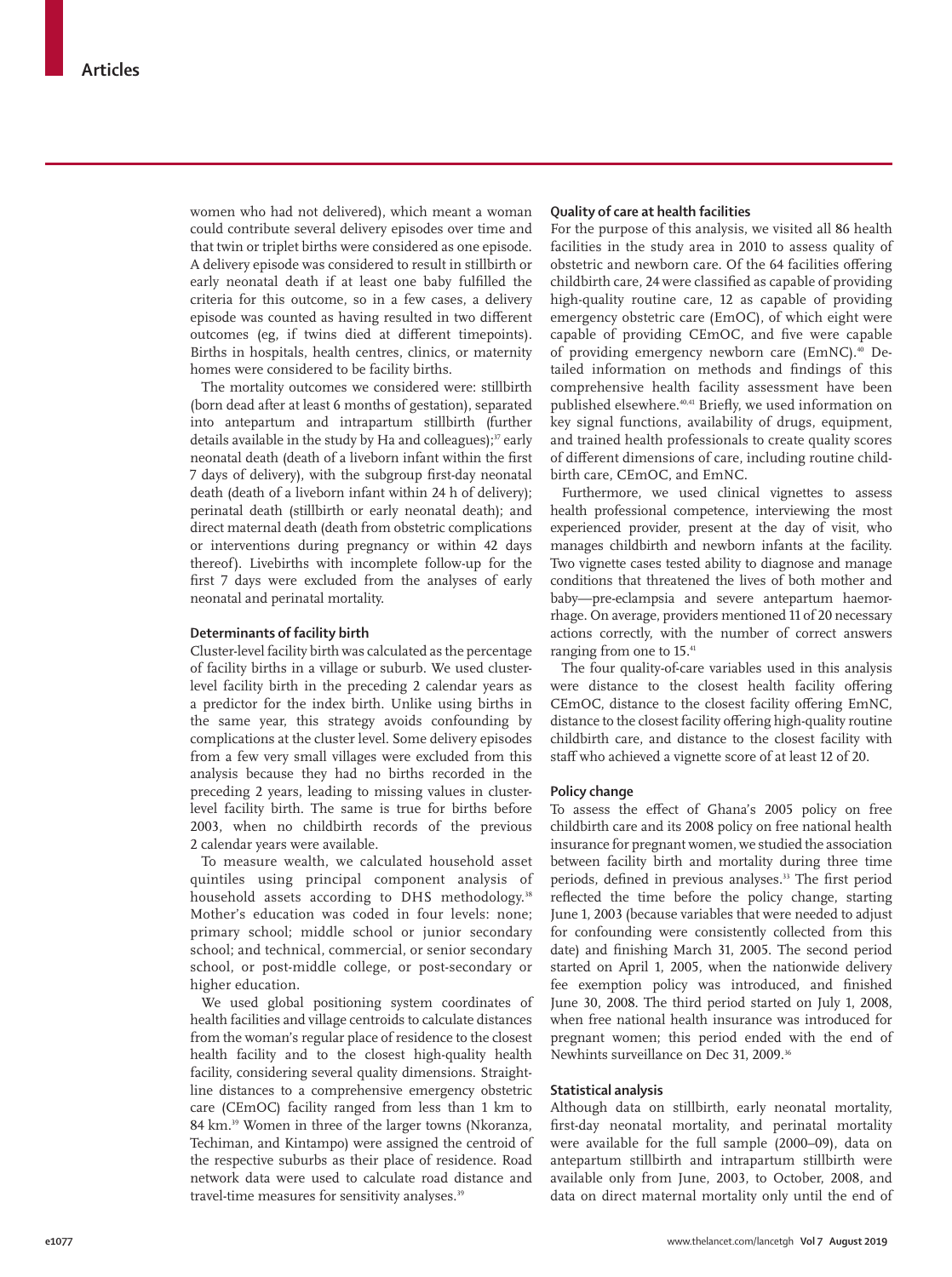

*Figure 1:* **Health service use and mortality outcomes by cluster-level facility birth, wealth, education, and distance to facilities offering various levels of care** Facility birth and caesarean section (right axis), and mortality (left axis) by cluster-level facility birth (A), household wealth (B), mother's education (C), distance to closest childbirth facility of any level (D), distance to closest facility providing CEmOC (E), distance to closest facility providing EmNC (F), distance to closest facility offering high-level routine care (G), and distance to closest facility with satisfactory provider competence (H). CEmOC=comprehensive emergency obstetric care. EmNC=emergency newborn care.

the ObaapaVitA trial<sup>35</sup> in October, 2008. The total numbers of pregnancies, deliveries, and deaths in adjusted and unadjusted analyses are shown in a flowchart (appendix, p 2).

For presentation in figure 1, we categorised continuous exposure variables into a small number of groups, so that the proportion of facility births, caesarean sections,

and all types of mortality risks could be plotted by category. We then assessed associations in crude and multivariable two-level logistic regression models, with village of residence at level two, thus taking the similarities of births from the same village into account.

We analysed the effect of the proportion of cluster-level facility birth in the preceding 2 years as a continuous See **Online** for appendix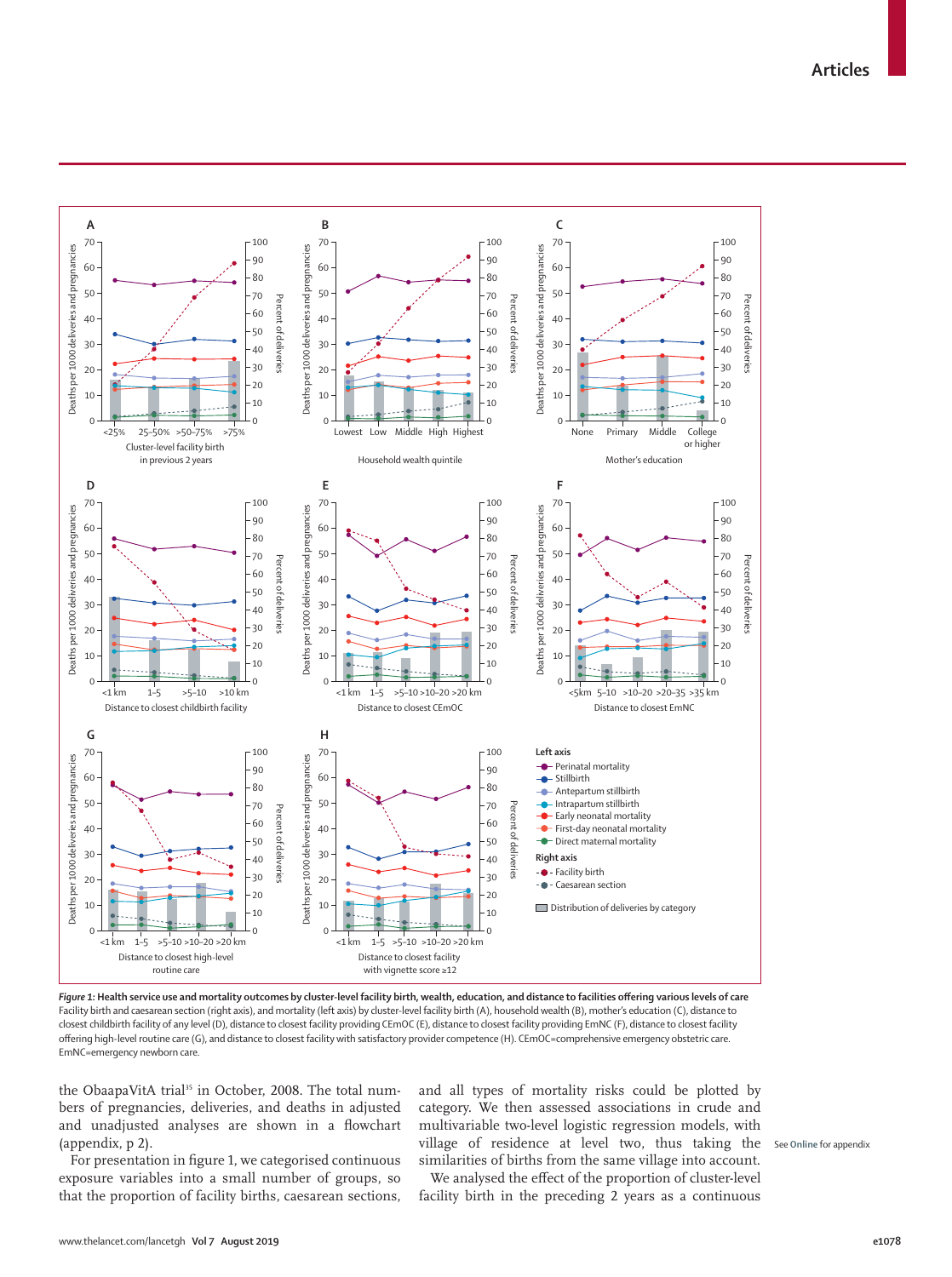variable. The effects of household wealth were estimated per wealth quintile and those of mother's education were estimated per highest education level reached. To establish the functional shape of the association between



distance and outcomes, we used fractional polynomials of first degree, assuming a monotone dose-response relationship.42 Across associations we found that transformations with slopes that flatten for larger distances, such as the logarithm or the square root of distance, were better than linear or quadratic slopes. Thus, all distance variables were log-transformed for the analyses.

Multivariable analyses were adjusted for year of birth, multiple birth, mother's age, parity, religion, ethnicity, occupation, education, wealth, and distance to closest CEmOC (in the models with wealth and education as main exposures) and restricted to births after June 1, 2003, because different data collection procedures before that date led to more missing values for adjustment variables. We then dropped observations with missing values in any of the adjustment variables, which amounted to about 1% of the sample after June 1, 2003.

The direct maternal mortality outcome was rare, with only 200 deaths during the entire observation period, and we wished to use all pregnancies from the year 2000 onwards, despite missing data on household wealth, education, occupation, and multiple birth for many women who died before 2003. We used multiple imputation (mi command in Stata) with 20 imputations for these four variables in an imputation model that included year of birth, mother's age, parity, religion, ethnicity, and the respective main exposure and the outcome variables. Thus, the regression models for direct maternal mortality were adjusted for year of birth, mother's age, parity, religion, ethnicity, occupation (partly imputed), education (partly imputed), wealth (partly imputed), multiple birth (partly imputed), and distance to the closest CEmOC (in the models with wealth and education as main exposures). This and all other analyses were done with Stata IC 14 software.<sup>43</sup>

For completeness and comparability to other studies, we also examined the association between individuallevel facility birth and mortality outcomes in adjusted analyses (appendix, p 6). We also did four sensitivity analyses that are described and summarised in the appendix: crude analyses in the restricted sample from June, 2003 (appendix, p 14), using road distance and travel time (appendix, p 18), restricting the sample to women with good pregnancy surveillance (appendix,

*Figure 2:* **Adjusted effects of cluster-level facility birth (A), household wealth (B), mother's education (C), and distance to closest childbirth facility (D) on health service use and mortality**

We present ORs and 95% CIs from multilevel multivariable regression models adjusted for age, parity, religion, ethnicity, wealth, education, occupation, multiple birth, birth year, and (in the models with wealth and education as main exposures) distance to the closest comprehensive emergency obstetric care facility, using surveillance data from 2003 (from 2000 for maternal mortality) to 2009 (to 2008 for maternal mortality, antepartum stillbirth, and intrapartum stillbirth). Each panel shows the effects of an exposure on two health service use and seven mortality outcomes. OR=odds ratio. \*ORs are per one unit increase in log distance (in km).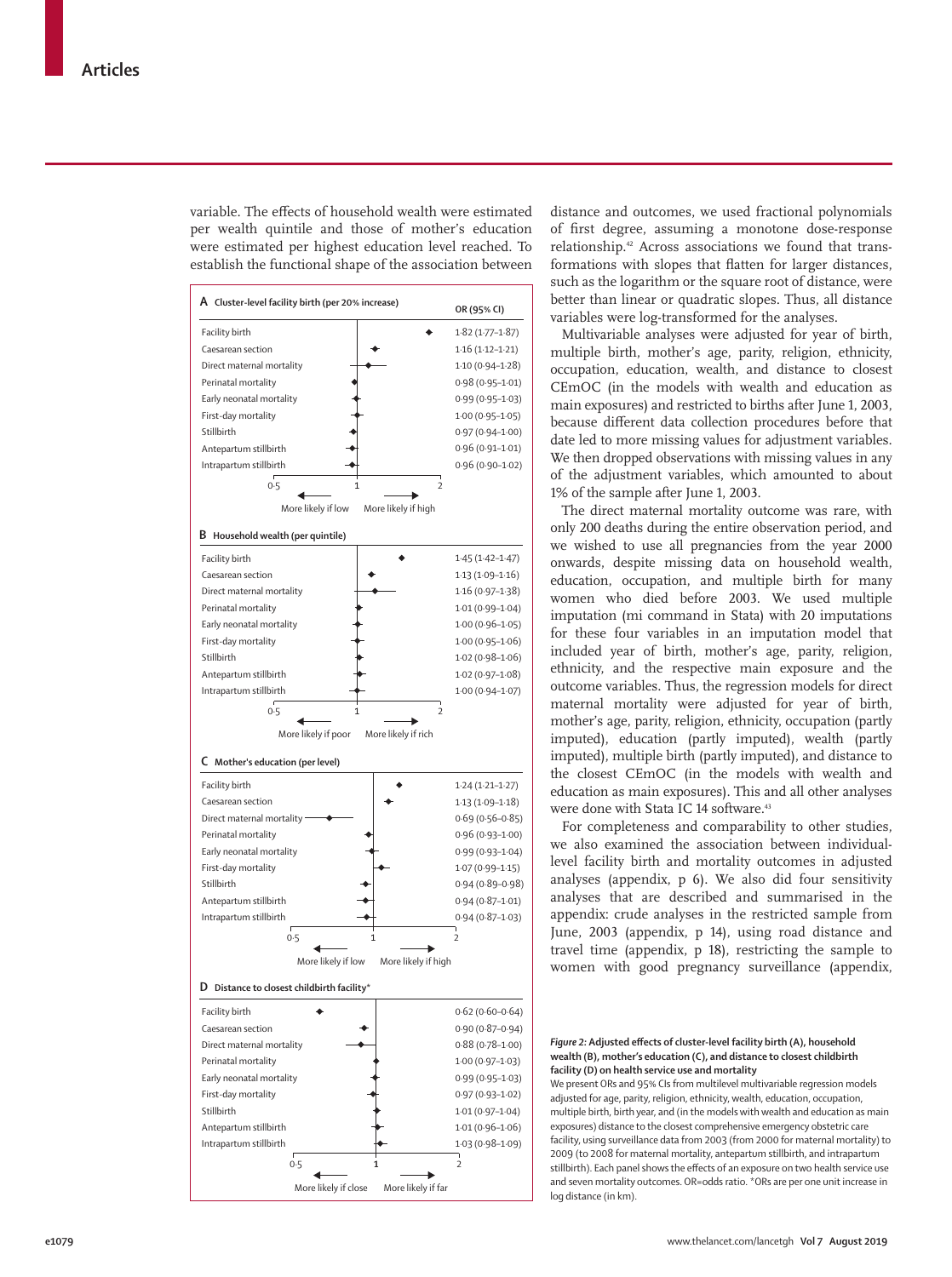p 20) and using a three-level random-effects model (appendix, p 23). Results were very similar to the main results presented herein.

We obtained ethical approval from the London School of Hygiene and Tropical Medicine in London, UK, and from the Kintampo Health Research Centre in Kintampo, Ghana. All participants of the ObaapaVitA<sup>35</sup> and Newhints<sup>36</sup> trials provided written informed consent on recruitment. Health workers provided written informed consent for the health facility assessment before the start of data collection.

## **Role of the funding source**

The funders of the study had no role in study design, data collection, data analysis, data interpretation, or writing of this report. The corresponding author had full access to all the data in the study and had final responsibility for the decision to submit for publication.

## **Results**

Over 9 years,<sup>35,36</sup> 119244 pregnancies were recorded among 85 478 women. Information on direct maternal mortality was available for 102 853 pregnancies, of which 200 resulted in a direct maternal death (mortality risk 194 per 100 000 pregnancies). 113 547 deliveries were recorded, of which 3577 resulted in a stillbirth (mortality risk 31·5 per 1000 deliveries). Follow-up for at least 7 days was completed for 110 161 livebirths, in which 2614 early neonatal deaths occurred (mortality risk 23·7 per 1000 livebirths). Perinatal mortality risk for 113 452 deliveries with complete follow-up was 54·0 per 1000 deliveries. Of the 2355 deliveries that resulted in at least one stillbirth between June 1, 2003, and Oct 31, 2008, when timing of stillbirth was coded, 993 were intrapartum (mortality risk 12·5 per 1000 deliveries) and the remaining were antepartum. None of the mortality risks showed trends over time (appendix, p 5).

Facility birth increased from 1585 (36%) of 4402 births in 2001 to 9426 (69%) of 13 692 births in 2009, and hospital birth rose from 799 (18%) of 4402 births to 5843 (43%) of 13 692 births during the same period. Caesarean sections rose from 338 (4%) of 7719 births in 2003 (when mode of delivery was consistently collected) to 979 (7%) of 13 682 births in 2009. Cluster-level facility

*Figure 3:* **Adjusted effects of distance to the closest facility offering CEmOC (A), EmNC (B), high-quality routine care (C), and satisfactory provider competence (D) on health service use and mortality** We present ORs and 95% CIs from multilevel multivariable regression models adjusted for age, parity, religion, ethnicity, wealth, education, occupation, multiple birth, and birth year, using surveillance data from 2003 (from 2000 for maternal mortality) to 2009 (to 2008 for maternal mortality, antepartum stillbirth, and intrapartum stillbirth). Each panel shows the effects of distance to a facility offering high-quality care in a certain dimension on two health service use and seven mortality outcomes. CEmOC=comprehensive emergency obstetric care. EmNC=emergency newborn care. OR=odds ratio. \*ORs are per one unit increase in log distance (in km). birth, household wealth, mother's education, and distance to closest childbirth facility were all strong determinants of facility birth and of caesarean section (figure 1). For instance, 15 005 (92%) of 16 337 births in

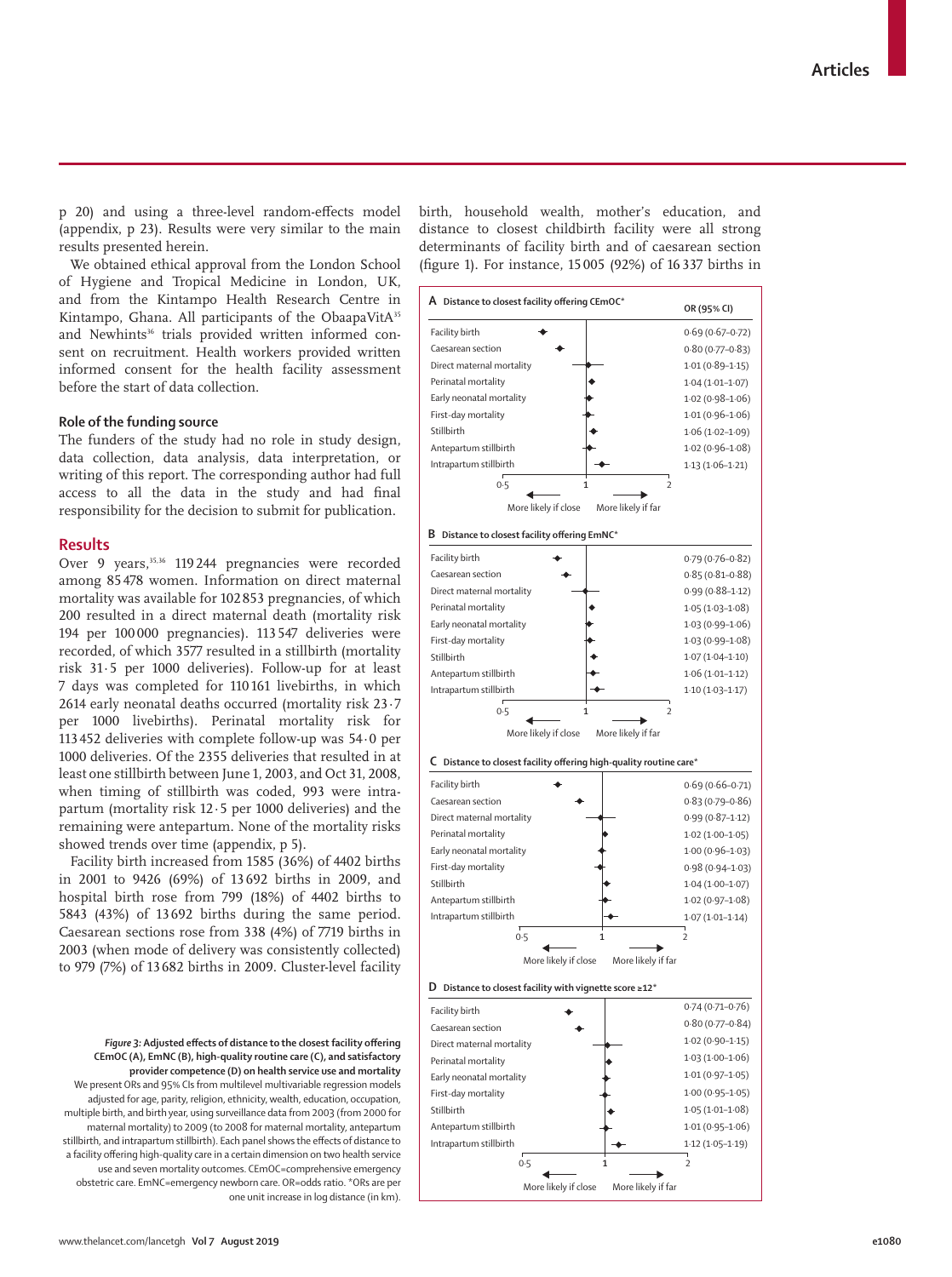

(Figure 4 continues on next page)

the richest wealth quintile were in a facility, compared with only 7452 (27%) of 27 139 births in the poorest quintile (figure 1).

As anticipated, the problematic analysis of individuallevel facility birth showed a strong (but biased) association with higher mortality for all studied outcomes, except maternal mortality, for which it did not differ (appendix, p 6).

Cluster-level facility birth was not significantly associated with any of the mortality outcomes (figure 1, 2). Neither was household wealth associated with any of the mortality outcomes, with effect estimates close to the null value or higher (figure 1, 2). Women with higher education, however, had fewer maternal deaths and fewer stillbirths than women with lower education. This result was only clearly visible in adjusted analyses (figure 2) because of negative confounding by ethnicity and parity. Education level did not influence early neonatal mortality

(figure 2). By contrast to the clear decline of facility birth and caesarean section with distance to the closest childbirth facility, longer distance to the closest facility (of any quality) was not associated with increased mortality of women or babies, either crudely (figure 1; appendix, p 7) or when adjusted for confounders (figure 2; appendix, p 10). Rather, the results suggested maternal mortality decreased as distance from the closest childbirth facility increased.

Longer distance to a facility offering high-quality care—namely CEmOC or EmNC, or a facility with satisfactory provider competence (vignette score ≥12 of 20)—was strongly associated with higher intrapartum stillbirth, which also led to significant associations for the composite outcomes of overall stillbirth and perinatal mortality in the adjusted analyses (figure 3; appendix, p 10). At more than 20 km from a CEmOC facility, where 40% of births were in a facility (and 10%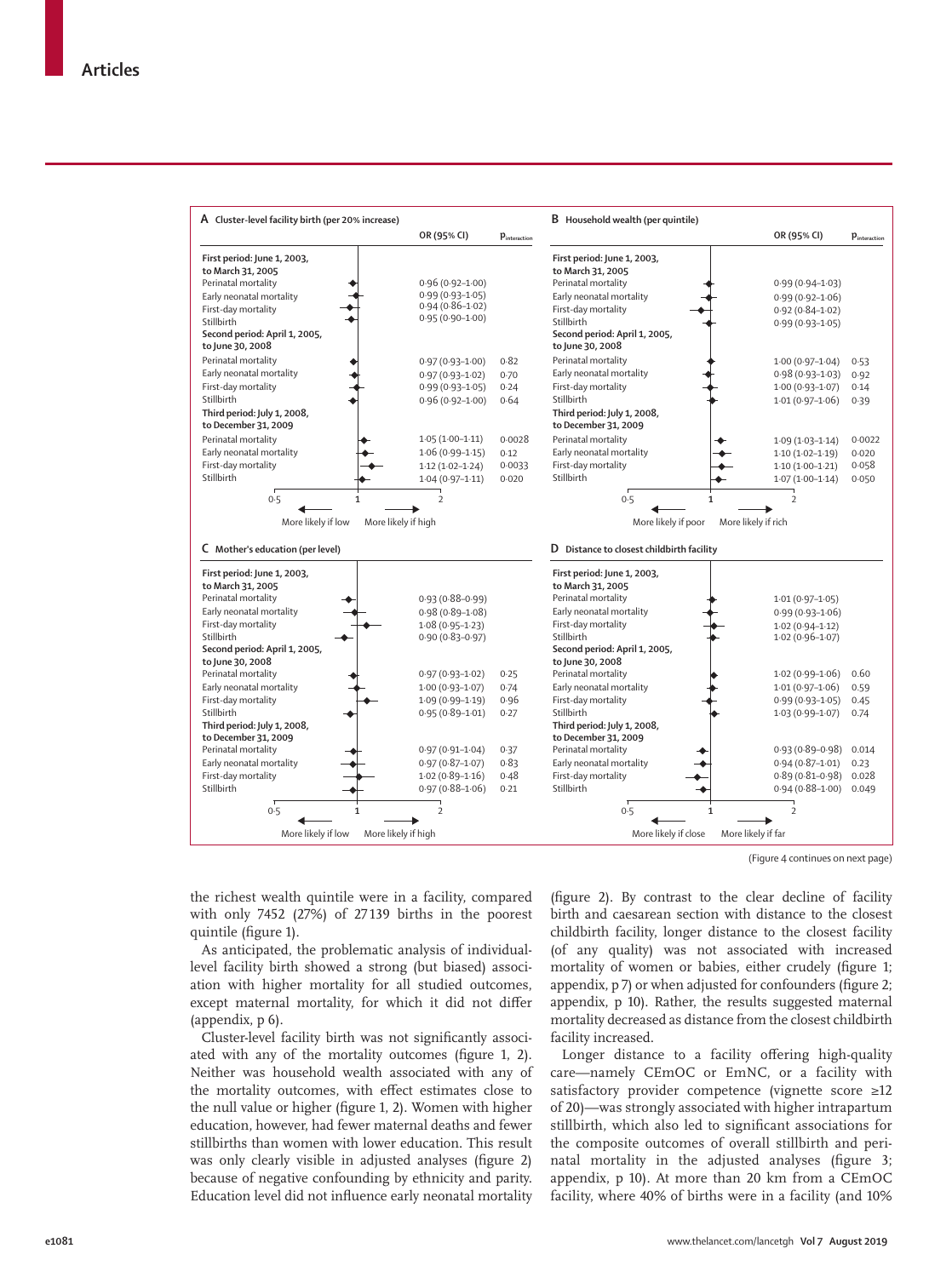

*Figure 4:* **Effect modification of the association between facility birth and perinatal mortality by time period with different policies** We present ORs and 95% CIs from multilevel multivariable regression models adjusted for age, parity, religion, ethnicity, wealth, education, occupation, multiple birth, birth year, and (in the models with wealth and education as main exposures) distance to the closest comprehensive emergency obstetric care facility, using surveillance data from 2003 to 2009. Each panel shows the effects of an exposure (cluster-level facility birth [A], household wealth [B], mother's education [C], distance to closest childbirth facility [D], and distance to closest facility offering CEmOC [E], EmNC [F], high-quality routine care [G], or satisfactory provider competence [H]) on perinatal mortality and its components, stratified by three time periods during which different policies were implemented. Interaction p values are given for the null hypothesis, being no difference in the exposure effects on mortality by time period (comparing the second to the first, and the third to the first period). Exposures are treated as continuous variables, and are continuous over categories for wealth and education. Effects are presented as a change in the odds of death per 20% increase in cluster-level facility birth, per one quintile increase in wealth, per one level increase in education, and per one unit increase in log distance (in km). CEmOC=comprehensive emergency obstetric care. EmNC=emergency newborn care. OR=odds ratio.

in a CEmOC facility; data not shown), 14·2 intrapartum stillbirths occurred per 1000 deliveries, whereas within 1 km of a CEmOC facility, where 84% of births were in a facility (and 60% in a CEmOC facility; data not shown), only 10·4 intrapartum stillbirths occurred per 1000 deliveries (figure 1). In the adjusted model with log-transformed distance to CEmOC as a continuous exposure, the OR for intrapartum stillbirth was 1·13 (95% CI  $1.06-1.21$ ; figure 3) per one unit increase in log-transformed distance. The shape of the associations of service use and mortality outcomes with distance to CEmOC from the adjusted models is shown in the appendix (p 3). The results for distance to high-quality routine childbirth care were similar but slightly weaker than for the quality dimensions related to emergency care (figure 3). By contrast to intrapartum stillbirth, the outcomes maternal mortality and first-day or early neonatal mortality were not associated with distance to a facility offering high-quality care at birth in any of the dimensions (figure 1, 3).

Facility birth increased from 52% in the first period before the policy change (June 1, 2003, to March 31, 2005)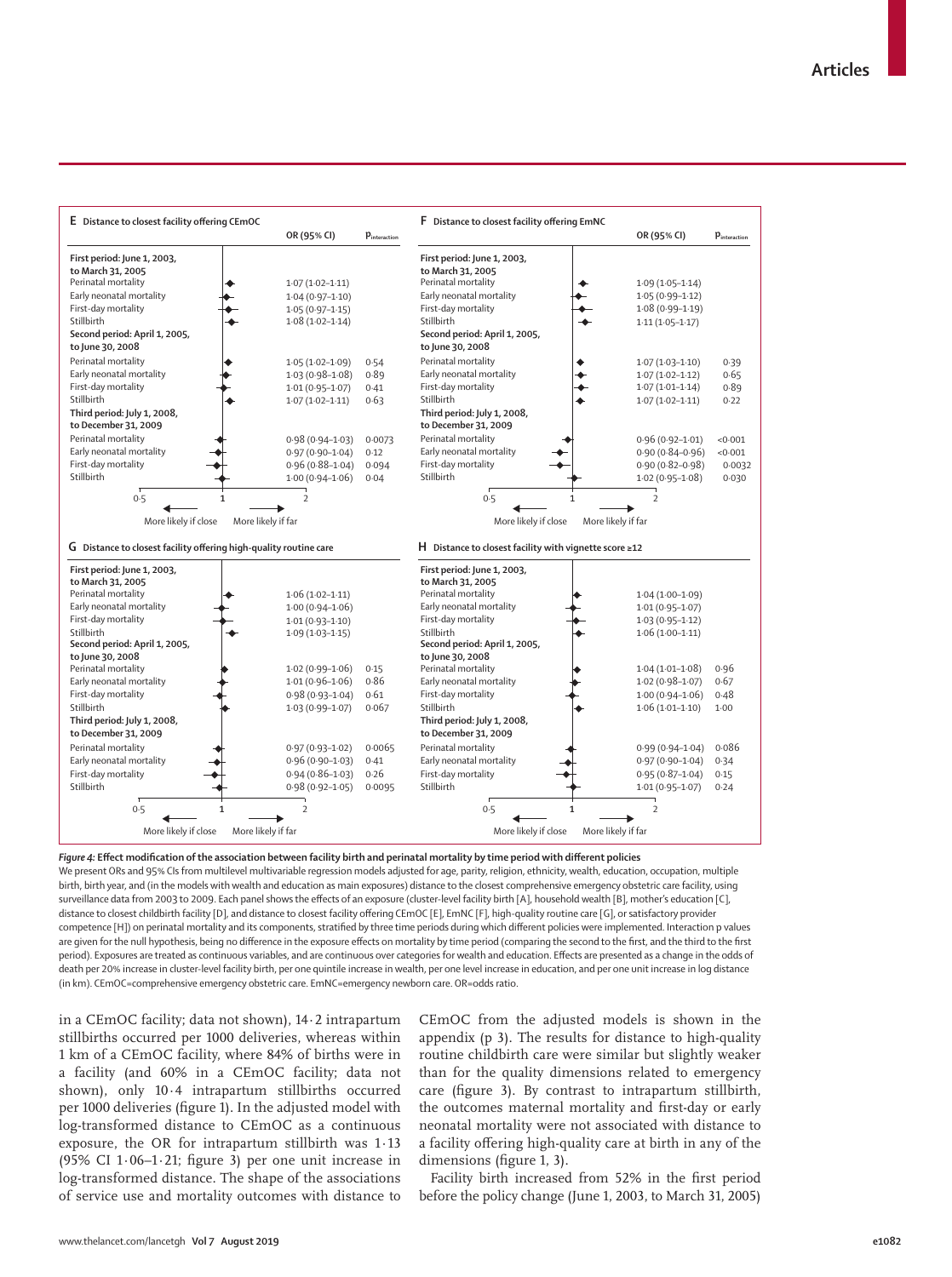to 58% in the second period with free childbirth care (April 1, 2005, to June 30, 2008) and to 68% in the third period with free national health insurance (July 1, 2008, to Dec 31, 2009). When stratifying the aforementioned associations by time period, we found evidence that various predictors of higher facility birth were associated with higher perinatal mortality in the third time period (figure 4; appendix, p 13). Although in the first two periods perinatal mortality was lower in clusters in which facility birth was more common compared with those in which facility birth was less common, in the third period higher cluster-level facility birth was associated with higher perinatal mortality ( $p_{interaction} = 0.0028$ ). Wealth showed no association with perinatal mortality in the first or second period, whereas in the third period, there was evidence that perinatal mortality increased with wealth (OR 1·09, 1·03–1·14; p=0·0014, pinteraction=0·0022, for the third *vs* the first period). For education, there was no evidence for interaction by time period  $(p=0.37)$ . Distance to the closest childbirth facility was not associated with perinatal mortality in the first or second period, whereas in the third period, perinatal mortality decreased with increasing distance from childbirth facilities (OR 0·93, 0·89–0·98; p=0·0069, pinteraction=0·014, for the third *vs* the first period). Shorter distance to a facility offering CEmOC, EmNC, or high-quality routine care protected against perinatal mortality in the first period, and for CEmOC and EmNC was also protective in the second period, whereas there was no evidence for an association with perinatal mortality in the third period (interaction for third *vs* first period: p=0·0073 for CEmOC; p<0·001 for EmNC; and  $p=0.0065$  for routine care). Neonatal mortality even decreased with longer distance from an EmNC facility in the third period. For the association between distance to a facility with satisfactory provider competence (vignette score ≥12) and perinatal mortality, no significant interaction by time period was observed  $(p=0.086)$ .

#### **Discussion**

Using data on 119244 pregnancies in rural Ghana from the ObaapaVita<sup>35</sup> and Newhints<sup>36</sup> trials, we did not find evidence that facility birth decreased maternal or perinatal mortality. To avoid confounding by case mix, due to the fact that facilities attract more complicated births with higher mortality risks, we studied this link in different ways. We investigated the effect of cluster-level facility birth in the preceding years and other determinants known to influence facility use (wealth, education, and distance) on mortality, and in a further step, we considered the quality dimension by studying the effect of distance to facilities of different quality and by assessing the effect of a policy change that increased access but probably decreased quality of care.

Villages with high proportions of facility births had mortality risks that were similar to villages in which home birth was common. Wealthier women, as compared to women who were poorer, and those living closer to childbirth facilities, as compared to those further away, were much more likely to give birth in a facility. Nevertheless, mortality among these women or their babies was not any lower than among women from poorer households and those living far from facilities. In other words, certain population groups had substantially more facility births, but did not see corresponding survival gains. This finding suggests that facility birth by itself is not saving lives. Closer distance to facilities offering high-quality care at birth, however, was associated with a lower risk of intrapartum stillbirth and composite outcomes, but not of maternal or early neonatal mortality. Furthermore, we found that protective effects were restricted to the first two policy periods from June 1, 2003, to June 30, 2008, and we found evidence for higher perinatal mortality among facility births after free health insurance was introduced.

These sobering findings, interpreted in one way, risk undermining global strategies that encourage facility birth on the understanding that it can benefit all women those with complications, those developing complications, and those with uncomplicated deliveries. However, we would rather emphasise that increasing facility birth does not translate into less mortality unless quality of care is assured and the gap between contact and content<sup>44</sup> is closed. As highlighted previously, to bring women into a building with a health worker labelled as being skilled is not enough, but rather women should give birth in a health facility with good care that can save lives and prevent ill health.12,13,45 The repeated calls for a stronger focus on quality of care are underpinned by the evidence provided in this study of a reduction in intrapartum stillbirth only for the most capable facilities.

That intrapartum stillbirth is the outcome most closely aligned with care at birth fits with expectations that better access to CEmOC might prevent some of these deaths. Caesarean section, in particular, can prevent intrapartum stillbirth and be life saving for mother and baby if accessed in time, but the number of caesarean sections remains low in most sub-Saharan African countries.<sup>46</sup> In our study population, the proportion of caesarean sections is higher than the minimum 5% only for certain subgroups, such as women living very close to a facility, or those who are wealthier. Although the risk of intrapartum stillbirth was lower in women who lived close to a high-quality facility compared with those living further away, it was not lower among wealthier women compared with women who were poorer (when adjusting for distance).

Women with more education had lower maternal mortality and fewer stillbirths (though not lower early neonatal mortality) than those with less education, suggesting that better-quality obstetric care is available in the area for this subgroup. We measured capability to provide good-quality care at the level of the facility. However, even facilities with good capability do not necessarily provide good care to all individuals. That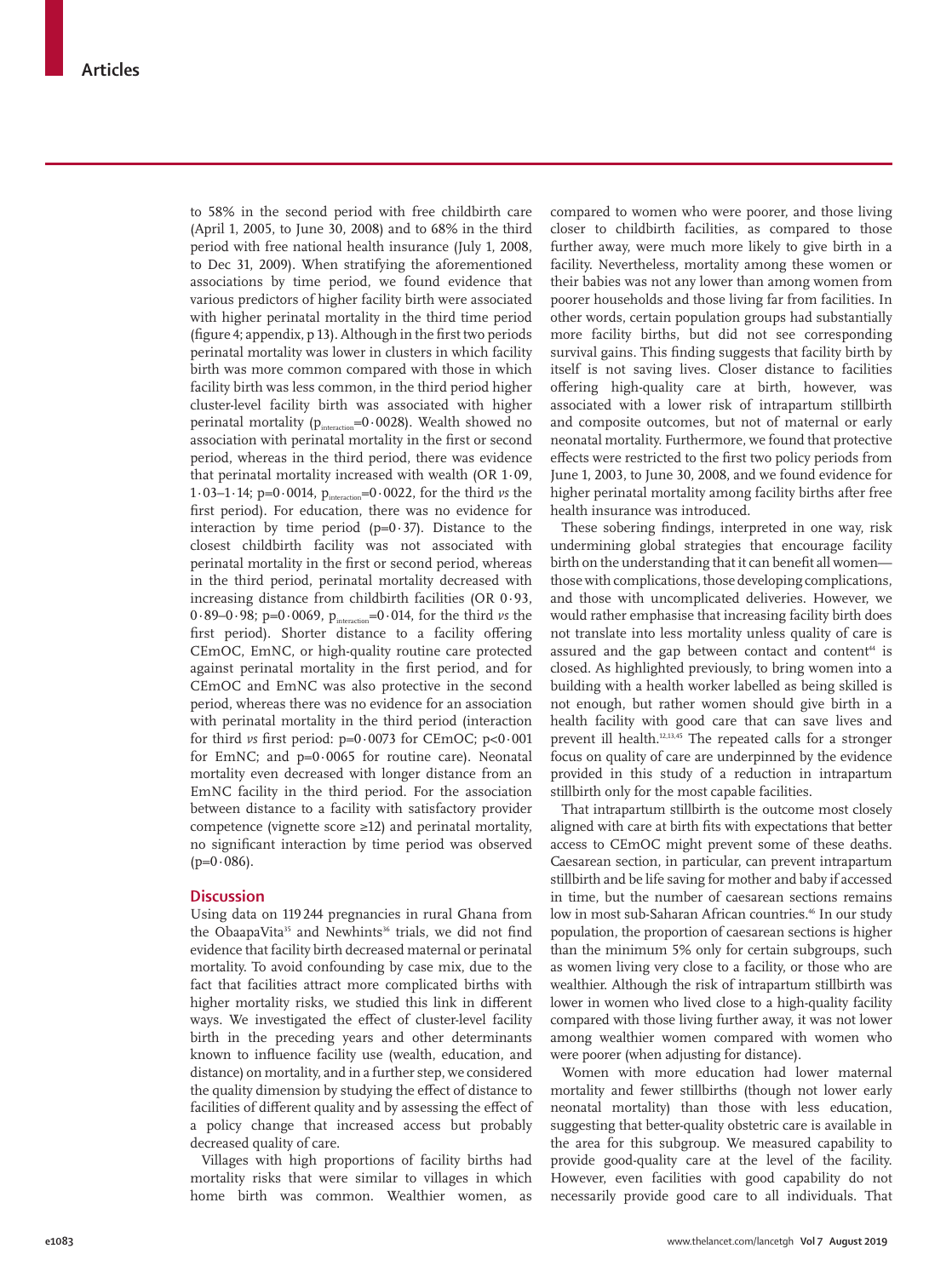educated women with better health knowledge were able to negotiate better care or were treated better because they could more easily relate to the providers is conceivable. The differing effects for education and wealth also highlight that these two aspects of socioeconomic status should be considered separately in analyses, and further work could seek to unravel the reasons why they have different effects.

Although we do not want to overinterpret the trend of higher maternal mortality among women who are wealthier and who lived closer to a facility of any level, nor the interactions by time period, it is conceivable that providers also undertake harmful practices,<sup>47</sup> do harm by doing "too much, too soon",<sup>48</sup> or that unhygienic facility conditions foster the spread of infections.49,50 After free health insurance was introduced for pregnant women in Ghana in 2008, facility birth surged.<sup>33</sup> In situations of overcrowding and stagnating resources, as occurred then, quality of care, which was low overall in the study area,<sup>40</sup> is likely to have been compromised. Facility birth might convey both benefits and harms, with the net effect on mortality depending on quality of care and on the case mix of women and babies who would benefit from skilled birth attendance, versus those who would not. Tew<sup>14</sup> previously showed the fallacy of the statement "if it is accepted that confinement in hospital is safer for certain types of patients, where the risks are high, it must also be safer for cases where the risks are less". The interplay of beneficial and harmful factors could explain the partially protective, partially detrimental effects of facility birth we found in our study area. Such an interpretation could also explain the heterogeneous findings seen in the literature in terms of the effect of facility birth on mortality.

Several rigorous large-scale studies did not find the expected harmful effect of longer distance to care on maternal or neonatal mortality, with effect estimates close to the null value or even showing protective effects, while observing a sharp decline in facility birth with increasing distance in the same populations.<sup>22,27,29</sup> Hounton and co-workers<sup>22</sup> speculate that this "may be due to the relatively poor capacity of health centres and district hospitals to deal with complications". In several settings, mortality increased with distance from the closest hospital, but not with distance from the closest health centre,<sup>26,51,52</sup> "consistent with evidence that these PHCs [primary health centres] are not well equipped to deal with complications".52 In Malawi, where 92% of births were in facilities, neonatal mortality was found to be lower among babies born in a higher-quality facility than those born in a lower-quality facility, using differential distance between the closest facility and a highquality facility as an instrumental variable.<sup>53</sup>

Studies on the effects of user-fee removals consistently find strong increases in facility birth, but few find significant reductions in mortality.<sup>54,55</sup> An evaluation of the Janani Suraksha Yojana (JSY) conditional cash-transfer programme in 284 districts in India found no association

between district-level facility birth and maternal mortality in an adjusted model (with a trend in the wrong direction; ie, maternal mortality was higher in districts with higher proportions of facility birth). Randive and co-workers<sup>20</sup> conclude that the "high institutional births that JSY has achieved are of themselves inadequate to reduce MMR [maternal mortality ratio]" and that "other factors including improved quality of care at institutions are required for intended effect". While one study claimed an effect of JSY on neonatal mortality,56 supported by a replication study,<sup>57</sup> another evaluation found the evidence insufficient and explained the absence of a mortality effect with the inability of lower-level facilities to manage life-threatening complications.<sup>58</sup>

A pooled DHS analysis of individual-level facility birth and early neonatal mortality found no overall association, and also found no association for birth in a hospital (OR  $0.99$ , 95% CI  $0.92-1.08$ ), but a significantly increased mortality for birth in a health centre (OR 1·10, 1·06–1·14) in stratified analyses.<sup>17</sup> These results are confounded by adverse selection, as is our analysis of individuallevel facility birth (appendix, p 6). Nevertheless, that health centres attract more high-risk cases than hospitals seems unlikely, so this pattern cannot be explained by adverse selection alone and is consistent with deficient quality of care in health centres compared with hospitals.

Our study benefited from a large sample size and from a rigorous prospective pregnancy and mortality surveillance system in the context of two trials<sup>35,36</sup> with data both on maternal and perinatal mortality, including details on stillbirth timing. In addition, we collected data on several dimensions of quality of care through a health facility census, and we could study quality of care indirectly by using a policy change during the study period that led to overcrowding of facilities. These features make ours the most comprehensive dataset on the topic to date, enabling us to look more specifically at which type and quality of care saves lives at birth, and whose lives exactly are saved.

We explored a large range of alternative explanations for the absence of increase in mortality with distance to care despite the steep decline in facility birth with longer distance. Under-ascertainment of deaths among pregnant women in remote areas is the foremost concern. Furthermore, it is possible that some pregnancies were missed entirely, and more so in distant locations, and that mortality was higher in missed pregnancies. During the trials, pregnancies were recorded through monthly surveillance visits and mortality was followed up for all pregnancies, making under-reporting of deaths unlikely. Sensitivity analyses showed that results were not changed by excluding pregnancies with suboptimal surveillance quality. By contrast to cross-sectional surveys, such as the DHS, which collect data after birth, we can thus be confident that our results are not explained by selective under-reporting of deaths or misclassification of stillbirths and early neonatal deaths. Another potential explanation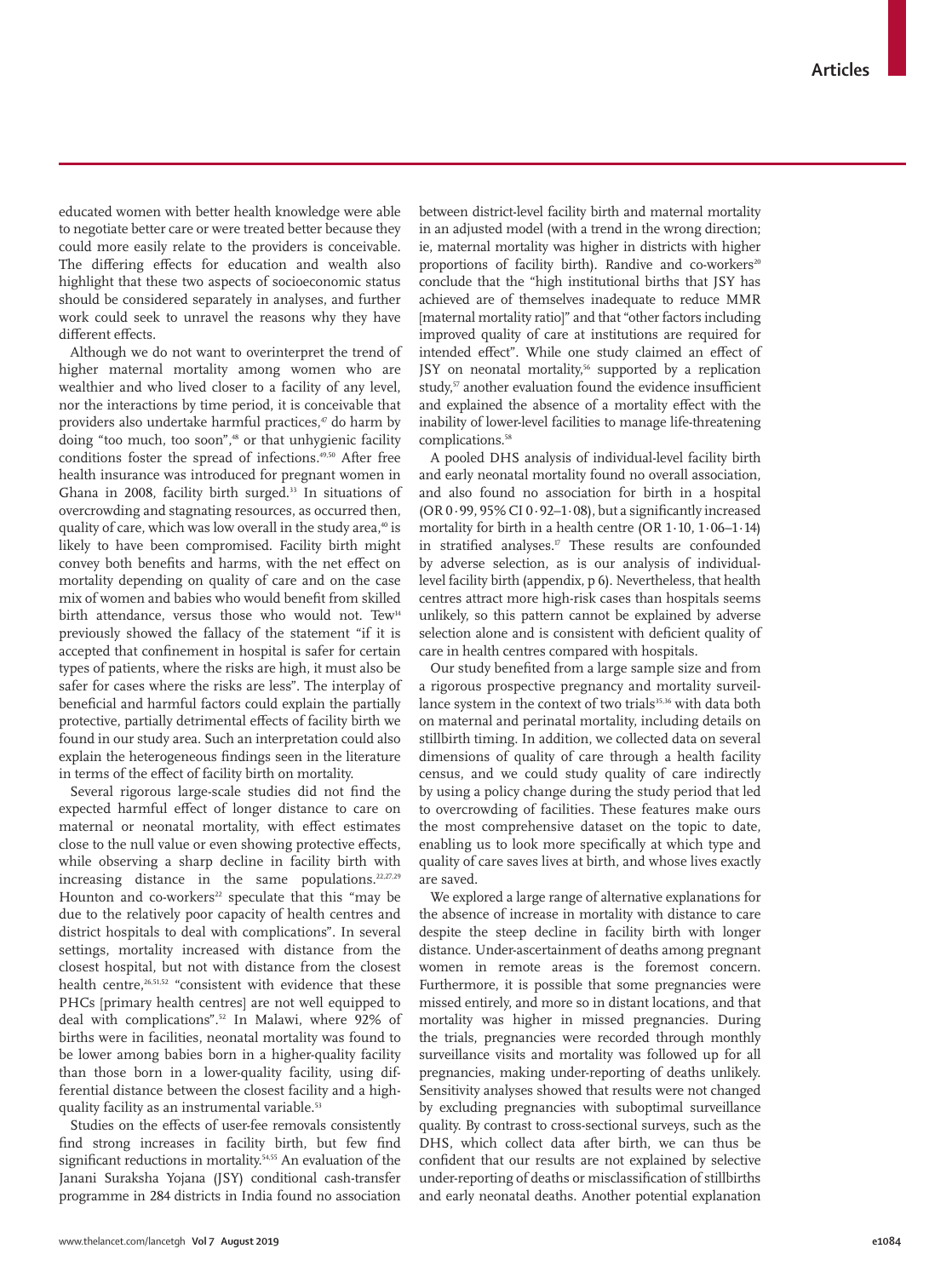could be that women with high-risk pregnancies move closer to a health facility shortly before giving birth. To compute distances, we used women's regular place of residence as recorded during surveillance, not their immediate location before giving birth, so temporary movement cannot have affected our results.

Ours is an observational study, and although we adjusted for a wide range of potential confounders, and this adjustment made little difference to the findings, it is possible that unmeasured confounders influenced our results. However, only negative confounders could explain the absence of an effect on mortality (ie, factors that put those women at higher mortality risk who live closer to facilities or in clusters with higher levels of facility birth). Omission of positive confounders, such as antenatal-care attendance, by contrast, would overestimate the effects. A small number of potential negative confounders come to mind, mainly obesity and breastfeeding practices. Breastfeeding practices were, however, better among women living close to a facility than among those living further away. We did not measure body-mass index (BMI), but we adjusted for wealth quintile, which should capture obesity to some degree (BMI increases with wealth among women in Ghana).<sup>59</sup> That our findings are explained by uncontrolled confounding is therefore unlikely.

A particular strength of this study is that we collected facility data on quality of care at birth in several dimensions, including more than 50 facility characteristics and a 20-point vignette assessing clinical competence, making our study the most comprehensive and rigorous quality assessment to date in such a large-scale setting.<sup>40</sup> These data were collected in 2010 after the end of the data collection for the two trials.<sup>35,36</sup> This requires a strong assumption that relative quality of care remained constant during the entire observation period. Furthermore, some facilities may have opened or closed over time. Any misclassification of distance and quality of care will have biased the estimates towards the null value, and more so during the earlier two policy periods. Despite this potential bias, we observed very strong associations of distance with delivery in a facility and by caesarean section.

Our quality classification is based on theoretical capability to do certain functions. Few facilities reported that they were ready to perform CEmOC or EmNC functions and even fewer are likely to apply these to all women in a timely and appropriate manner.<sup>40</sup> Although we could not measure quality as provided to individuals, we used clinical vignettes to assess provider competence in specific situations. The strong association of several quality measures with intrapartum stillbirth suggests that these measures captured quality of care at least to some degree. Nevertheless, our measures of quality have shortcomings and this might explain why access to higher-quality facilities was not associated with lower maternal and early neonatal mortality. However, wealth also did not show an association with any of the mortality outcomes, although women who were wealthier were more likely to deliver their babies in CEmOC facilities than women who were not. This result suggests that our null findings are not just due to limitations in our quality measure, but rather that even the wealthiest women in the best facilities did not receive care of sufficient quality to save lives.

Given the large sample size of this study, insufficient power was only a potential issue for maternal mortality. Considering any childbirth care (not specifying quality), maternal mortality actually decreased with increasing distance from care. Similarly, the point estimate for the association of maternal mortality and wealth was higher than 1, and point estimates for the associations between maternal mortality and distance to high-quality care were close to the null value. Insufficient power is thus an unlikely explanation for the absence of expected findings.

In terms of effect size, when comparing women who lived more than 20 km from a CEmOC facility to those who lived within 1 km, we observed a 50% absolute increase in the proportion of births in a CEmOC facility (from 10% to 60%) and a 27% relative reduction in intrapartum stillbirth risk (from 14·2 per 1000 deliveries to 10·4 per 1000 deliveries). Assuming equal risk distribution, we can calculate that an increase from 0% to 100% CEmOC facility birth would translate into a 54% decrease in intrapartum stillbirth. This reduction is smaller than the 75% reduction in intrapartum stillbirth for CEmOCs in the Lives Saved Tool, based on Yakoob's Delphi process.<sup>8,9</sup>

In conclusion, we provided evidence that facility birth alone, in a setting with low facility capability<sup>40</sup> and provider skill,<sup>41</sup> does not confer any survival benefit for women or babies. Encouraging women to deliver in facilities that are unable to safely manage routine deliveries and complications might actually cause harm and be unethical.12,60 The Ghanaian policy shift that increased facility birth without increasing resources did not confer benefit, and might have led to harm. Facility birth should only be recommended in facilities capable of providing emergency obstetric and newborn care and safe-guarding uncomplicated births.<sup>12</sup> The focus needs to shift from increasing coverage with facility birth or skilled birth attendants, a "unidimensional and limited metric",<sup>12</sup> towards the complex challenge of strengthening health systems, training more health professionals, and improving quality of care at birth, and developing appropriate metrics to measure progress along this path.

#### **Contributors**

The study idea, approach, and methods were conceptualised by SG and OMRC. The health facility assessment was designed by SG, AM, OMRC, BK, and SS. Data were collected by TJL with support from SG and AM. BK, OMRC, KE, LH, AM, and SS were responsible for the design and conduct of the ObaapaVitA and Newhints trials. LH, SS, and SD were responsible for trial database management, with support on socioeconomic variable programming from KT. LH and SS provided the data extracts as specified for this analysis. RCN created the health facility quality dimensions and distance variables with support from SG. TJL created the vignette score with support from SG. SG and AS did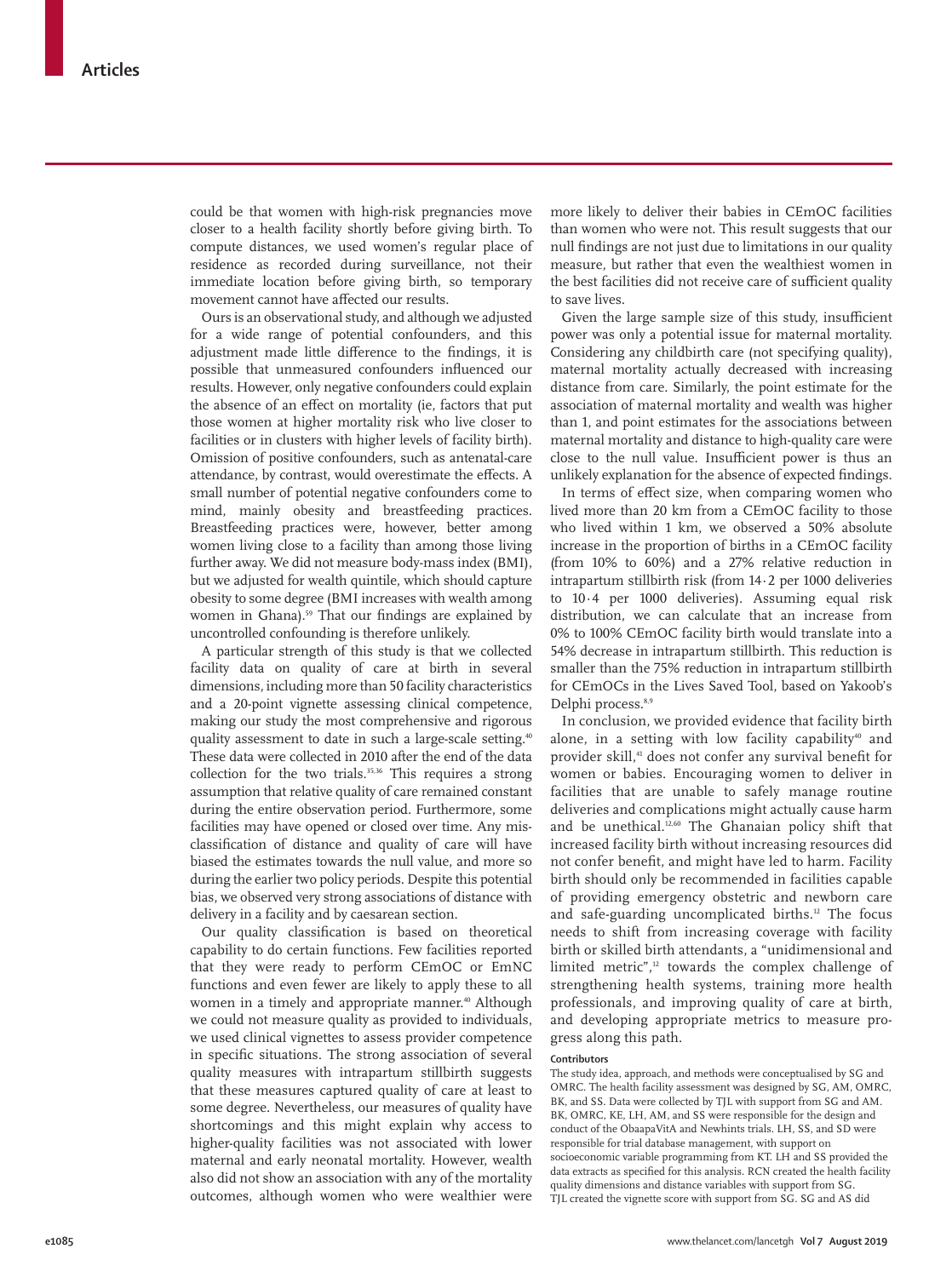the statistical analyses and made the tables and figures. SG wrote the manuscript and all authors reviewed the manuscript, provided input, and approved the final version.

#### **Declaration of interests**

We declare no competing interests.

#### **Acknowledgments**

We thank all members of the Newhints and ObaapaVitA study teams for their efforts and for the use of their data, and all women who participated in the trial surveillance. We particularly acknowledge Seeba Amenga-Etego for geographic information system (GIS) data collection and management, Chris Grundy for GIS work supervision and support with constructing the distance measures, Eunice Okyere for support with conducting the health facility assessment, and all health workers who participated. We are also very grateful to the funding agencies for their financial support for the trials, the health facility assessment, and the analyses. The trials and part of the health facility assessment were funded by Save the Children's Saving Newborn Lives programme from the Bill & Melinda Gates Foundation, USAID, WHO, and the UK Department for International Development. The views expressed are not necessarily those of the funders. The data analysis and part of the health facility assessment were supported by postdoctoral fellowships of the Daimler and Benz Foundation and the Baden-Württemberg Foundation to SG. SG was paid by Heidelberg University, partly through a Margarete von Wrangell Fellowship supported by the European Social Fund and by the Ministry of Science, Research, and the Arts Baden-Württemberg.

#### **References**

- Lawn JE, Blencowe H, Oza S, et al. Every Newborn: progress,
- priorities, and potential beyond survival. *Lancet* 2014; **384:** 189–205. Baqui AH, Mitra DK, Begum N, et al. Neonatal mortality within 24 hours of birth in six low- and lower-middle-income countries. *Bull World Health Organ* 2016; **94:** 752–8b.
- Lawn JE, Blencowe H, Waiswa P, et al. Stillbirths: rates, risk factors, and acceleration towards 2030. *Lancet* 2016; **387:** 587–603.
- Campbell OM, Graham WJ. Strategies for reducing maternal mortality: getting on with what works. *Lancet* 2006; **368:** 1284–99.
- 5 UN Children's Fund. The state of the world's children 2016. A fair chance for every child. 2016. https://www.unicef.org/publications/ files/UNICEF\_SOWC\_2016.pdf (accessed June 17, 2019).
- Scott S, Ronsmans C. The relationship between birth with a health professional and maternal mortality in observational studies: a review of the literature. *Trop Med Int Health* 2009; **14:** 1523–33.
- 7 Ronsmans C, Chowdhury ME, Alam N, Koblinsky M, El Arifeen S. Trends in stillbirths, early and late neonatal mortality in rural Bangladesh: the role of public health interventions. *Paediatr Perinat Epidemiol* 2008; **22:** 269–79.
- 8 Yakoob MY, Ali MA, Ali MU, et al. The effect of providing skilled birth attendance and emergency obstetric care in preventing stillbirths. *BMC Public Health* 2011; **11** (suppl 3)**:** S7.
- The Lives Saved Tool. A spectrum module for creating child and maternal survival projections, 2017. https://www.livessavedtool. org/s/SpectrumHelpEnglish\_29Jan.pdf (accessed June 17, 2019).
- 10 Pollard SL, Mathai M, Walker N. Estimating the impact of interventions on cause-specific maternal mortality: a Delphi approach. *BMC Public Health* 2013; **13** (suppl 3)**:** S12.
- 11 Lee AC, Cousens S, Darmstadt GL, et al. Care during labor and birth for the prevention of intrapartum-related neonatal deaths: a systematic review and Delphi estimation of mortality effect. *BMC Public Health* 2011; **11** (suppl 3)**:** S10.
- 12 Campbell OM, Calvert C, Testa A, et al. The scale, scope, coverage, and capability of childbirth care. *Lancet* 2016; **388:** 2193–208.
- 13 Koblinsky M, Moyer CA, Calvert C, et al. Quality maternity care for every woman, everywhere: a call to action. *Lancet* 2016; **388:** 2307–20.
- 14 Tew M. Safer childbirth: a critical history of maternity care, 2nd ed. London: Chapman and Hall, 1995.
- 15 Tura G, Fantahun M, Worku A. The effect of health facility delivery on neonatal mortality: systematic review and meta-analysis. *BMC Pregnancy Childbirth* 2013; **13:** 18.
- 16 Chinkhumba J, De Allegri M, Muula AS, Robberstad B. Maternal and perinatal mortality by place of delivery in sub-Saharan Africa: a meta-analysis of population-based cohort studies. *BMC Public Health* 2014; **14:** 1014.
- 17 Fink G, Ross R, Hill K. Institutional deliveries weakly associated with improved neonatal survival in developing countries: evidence from 192 Demographic and Health Surveys. *Int J Epidemiol* 2015; **44:** 1879–88.
- 18 McClure EM, Goldenberg RL, Bann CM. Maternal mortality, stillbirth and measures of obstetric care in developing and developed countries. *Int J Gynaecol Obstet* 2007; **96:** 139–46.
- Moyer CA, Adanu RM, Engmann CM. The relationship between facility-based delivery and maternal and neonatal mortality in sub-Saharan Africa. *Int J Gynaecol Obstet* 2013; **122:** 263–65.
- Randive B, Diwan V, De Costa A. India's conditional cash transfer programme (the JSY) to promote institutional birth: is there an association between institutional birth proportion and maternal mortality? *PLoS One* 2013; **8:** e67452.
- 21 Montgomery AL, Fadel S, Kumar R, Bondy S, Moineddin R, Jha P. The effect of health-facility admission and skilled birth attendant coverage on maternal survival in India: a case-control analysis. *PLoS One* 2014; **9:** e95696.
- 22 Hounton S, Menten J, Ouedraogo M, et al. Effects of a Skilled Care Initiative on pregnancy-related mortality in rural Burkina Faso. *Trop Med Int Health* 2008; **13** (suppl 1)**:** 53–60.
- 23 Titaley CR, Dibley MJ, Agho K, Roberts CL, Hall J. Determinants of neonatal mortality in Indonesia. *BMC Public Health* 2008; **8:** 232.
- 24 Gabrysch S, Campbell OM. Still too far to walk: literature review of the determinants of delivery service use. *BMC Pregnancy Childbirth* 2009; **9:** 34.
- 25 Moyer CA, Mustafa A. Drivers and deterrents of facility delivery in sub-Saharan Africa: a systematic review. *Reprod Health* 2013; **10:** 40.
- 26 Hanson C, Cox J, Mbaruku G, et al. Maternal mortality and distance to facility-based obstetric care in rural southern Tanzania: a secondary analysis of cross-sectional census data in 226000 households. *Lancet Glob Health* 2015; **3:** e387–95.
- Lohela TJ, Campbell OM, Gabrysch S. Distance to care, facility delivery and early neonatal mortality in Malawi and Zambia. *PLoS One* 2012; **7:** e52110.
- 28 Malqvist M, Sohel N, Do TT, Eriksson L, Persson LA. Distance decay in delivery care utilisation associated with neonatal mortality. A case referent study in northern Vietnam. *BMC Public Health* 2010; **10:** 762.
- 29 Scott S, Chowdhury ME, Pambudi ES, Qomariyah SN, Ronsmans C. Maternal mortality, birth with a health professional and distance to obstetric care in Indonesia and Bangladesh. *Trop Med Int Health* 2013; **18:** 1193–201.
- Karra M, Fink G, Canning D. Facility distance and child mortality: a multi-country study of health facility access, service utilization, and child health outcomes. *Int J Epidemiol* 2017; **46:** 817–26.
- Neal S. The measurement of neonatal mortality: how reliable is Demographic and Household Survey data? 2012. https://eprints. soton.ac.uk/345835/1/2012\_WP25\_The\_Measurement\_of\_ Neonatal\_Mortality\_Neal.pdf (accessed June 17, 2019).
- McKinnon B, Harper S, Kaufman JS, Abdullah M. Distance to emergency obstetric services and early neonatal mortality in Ethiopia. *Trop Med Int Health* 2014; **19:** 780–90.
- 33 Dzakpasu S, Soremekun S, Manu A, et al. Impact of free delivery care on health facility delivery and insurance coverage in Ghana's Brong Ahafo Region. *PLoS One* 2012; **7:** e49430.
- 34 Adusei-Asante K, Doh D. The two sides of free national health insurance policies: lessons from Daakye District, Ghana. *Rangsit J Soc Sci Human* 2016; **3:** 37–47.
- Kirkwood BR, Hurt L, Amenga-Etego S, et al. Effect of vitamin A supplementation in women of reproductive age on maternal survival in Ghana (ObaapaVitA): a cluster-randomised, placebo-controlled trial. *Lancet* 2010; **375:** 1640–49.
- 36 Kirkwood BR, Manu A, ten Asbroek AH, et al. Effect of the Newhints home-visits intervention on neonatal mortality rate and care practices in Ghana: a cluster randomised controlled trial. *Lancet* 2013; **381:** 2184–92.
- 37 Ha YP, Hurt LS, Tawiah-Agyemang C, Kirkwood BR, Edmond KM. Effect of socioeconomic deprivation and health service utilisation on antepartum and intrapartum stillbirth: population cohort study from rural Ghana. *PLoS One* 2012; **7:** e39050.
- 38 DHS Program. Wealth index. https://www.dhsprogram.com/ topics/wealth-index/ (accessed June 17, 2019).